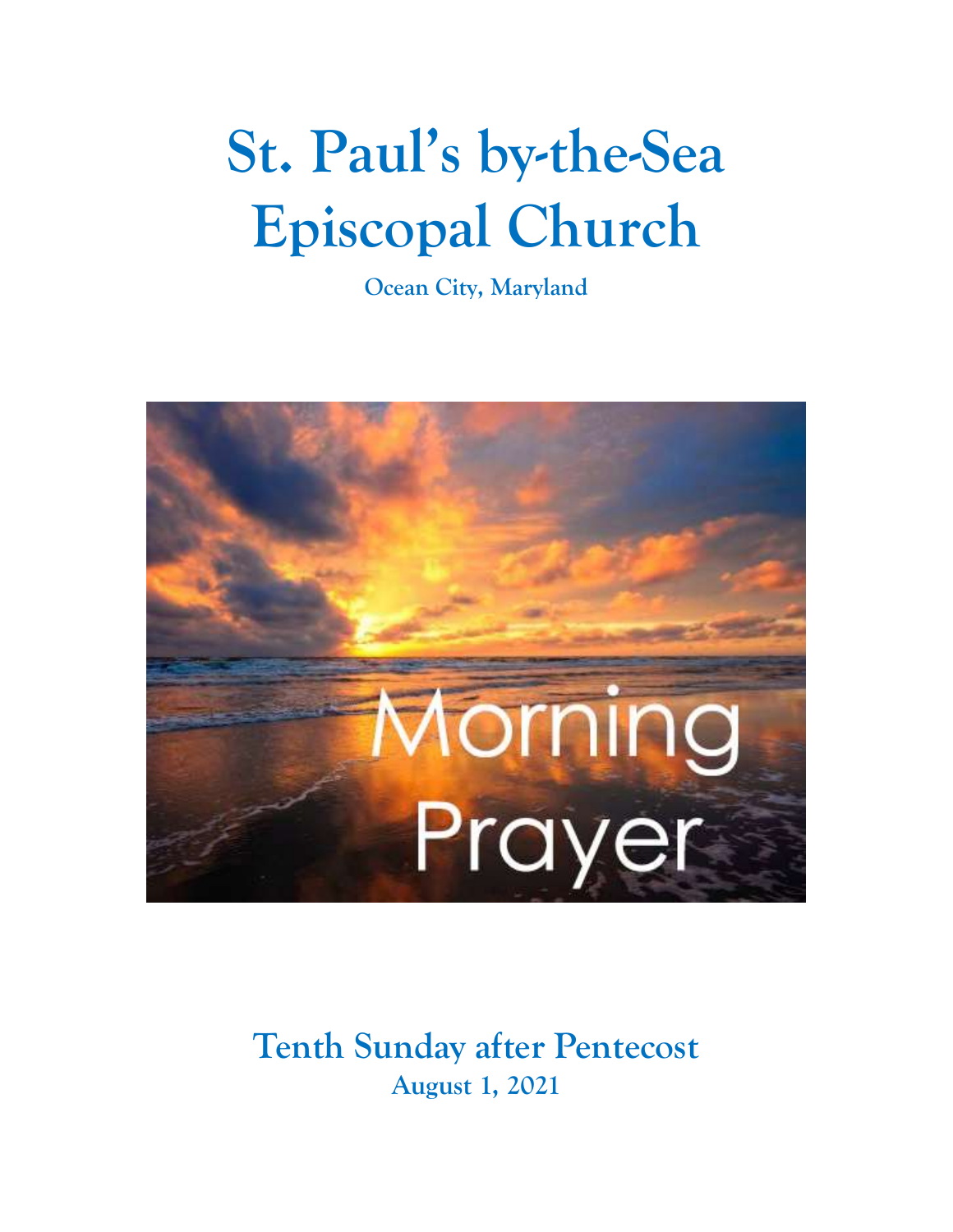# **A Service of Morning Prayer Rite II**

*Welcome to St. Paul's by-the-Sea. Today we are worshipping according to the Order for Daily Morning Prayer Rite II, led by our Licensed Worship Leaders Debbie and Tom Shuster, and our Lectors Nancy Knotts and Andy Diaz. We are reading our lessons today in English and in Spanish. Enjoy the service and thank you for worshipping with us.*

*Today is the Fifth Sunday of Pentecost*

### **Opening Hymn** Hymnal 48

1 O day of radiant gladness, O day of joy and light, O balm of care and sadness, most beautiful, most bright; this day the high and lowly, through ages joined in tune, sing "Holy, holy, holy" to the great God Triune.

2 This day at the creation the light first had its birth; this day for our salvation Christ rose from depths of earth; this day our Lord, victorious the Spirit sent from heaven, and thus this day most glorious a triple light was given.

### **THE GATHERING OF THE FAITHFUL**

### **Opening Sentences** BCP p. 78

*The Officiant(s) begin the service:*

Let the words of my mouth and the meditation of my heart be acceptable in your sight, O Lord, my strength and my redeemer. *Psalm 19:14*

### **Confession of Sin** BCP p. 79

*The Officiant says to the people*

Let us confess our sins against God and our neighbor.

*Silence may be kept.*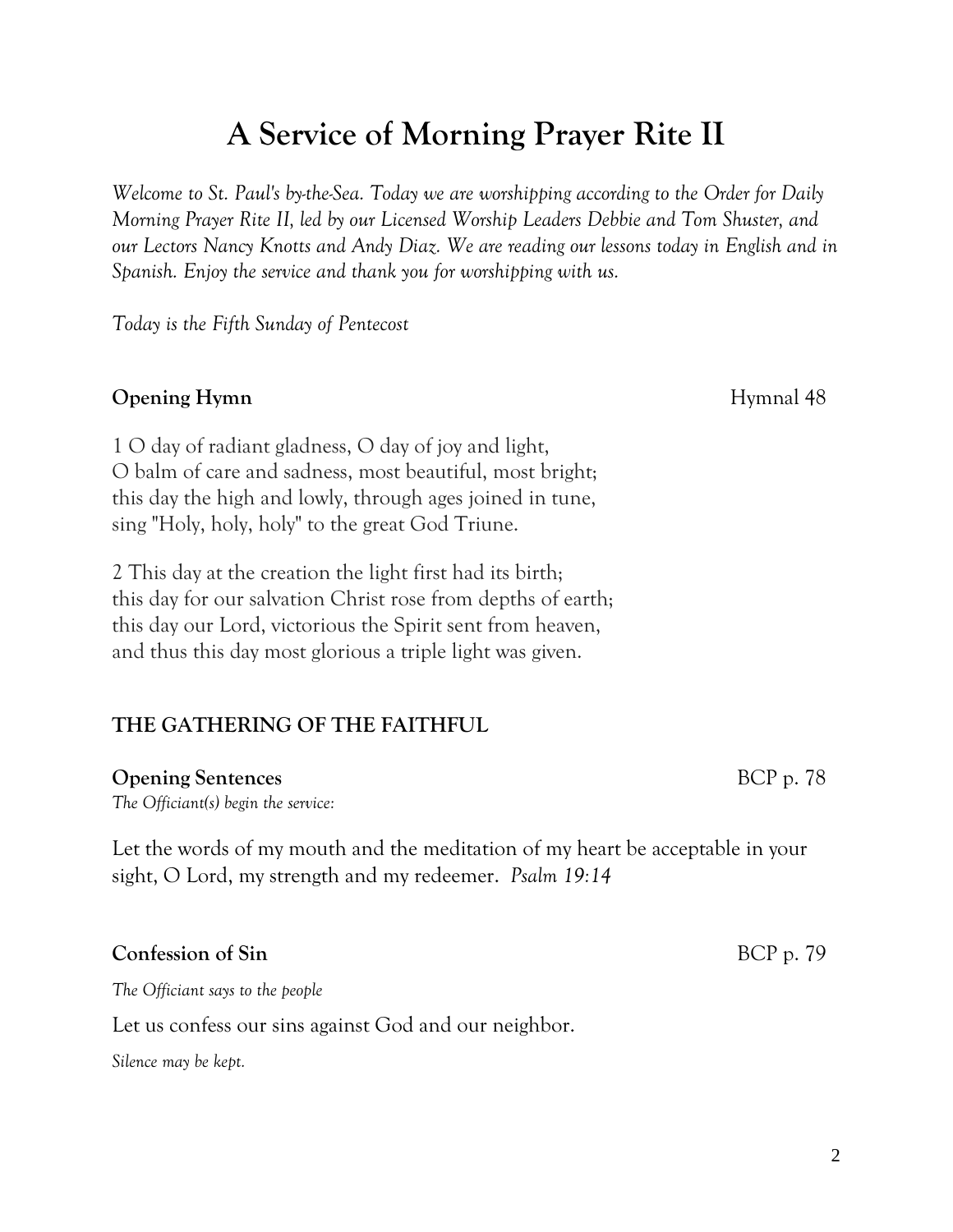*Officiant and People together, all kneeling* Most merciful God, we confess that we have sinned against you in thought, word, and deed, by what we have done, and by what we have left undone. We have not loved you with our whole heart; we have not loved our neighbors as ourselves. We are truly sorry and we humbly repent. For the sake of your Son Jesus Christ, have mercy on us and forgive us; that we may delight in your will, and walk in your ways, to the glory of your Name. *Amen*.

*The Officiant, kneeling, says* Almighty God have mercy on us, forgive us all our sins through our Lord Jesus Christ, strengthen us in all goodness, and by the power of the Holy Spirit keep us in eternal life. *Amen***.**

### **The Invitatory and Psalter** BCP p. 80

*All stand*

*Officiant* Lord, open our lips. *People* And our mouth shall proclaim your praise.

*Officiant and People* Glory to the Father, and to the Son, and to the Holy Spirit: as it was in the beginning, is now, and will be for ever. Amen. Alleluia.

*On other Sundays and weekdays* Worship the Lord in the beauty of holiness: Come let us adore him.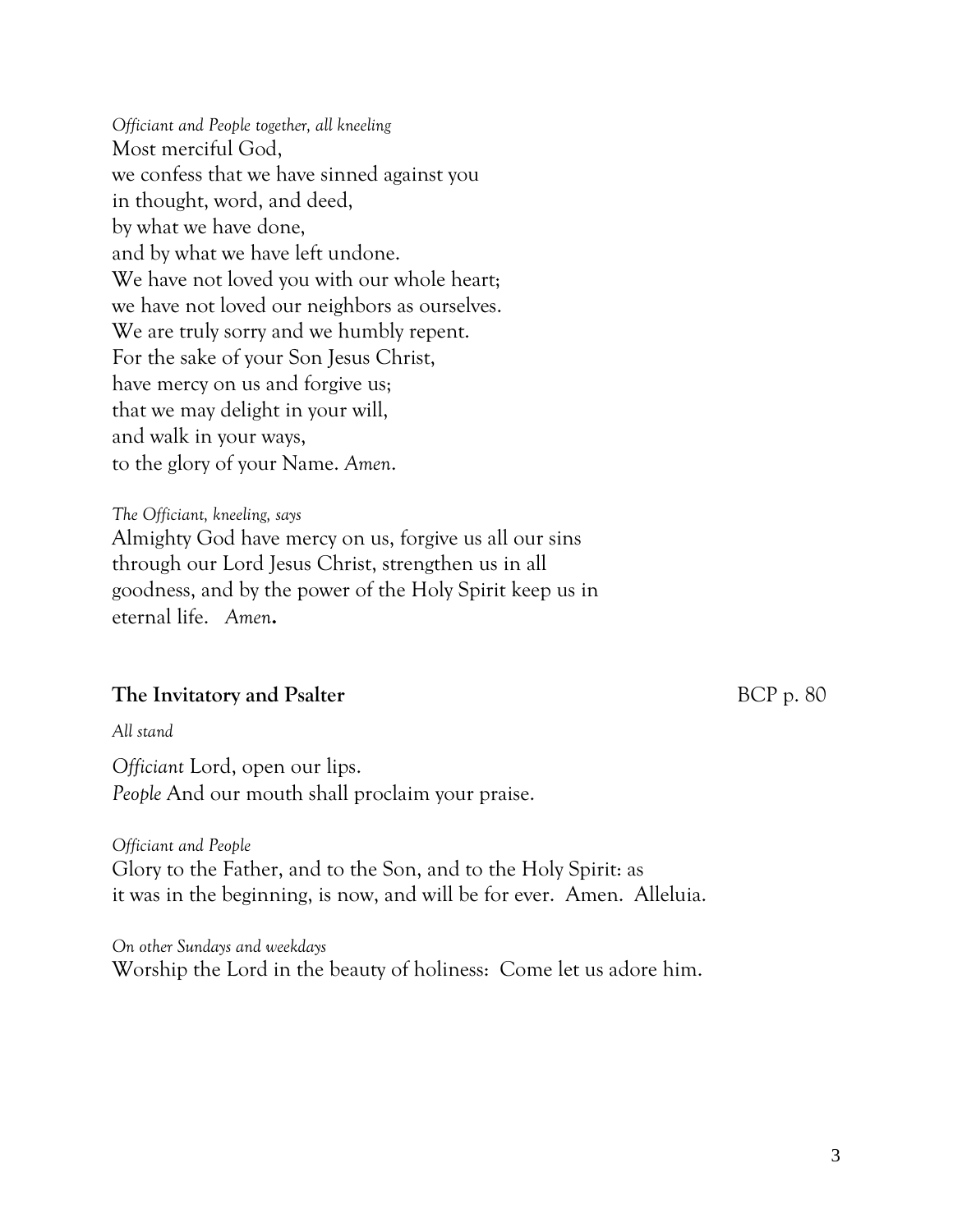*Psalm 100*

Be joyful in the Lord, all you lands; \* serve the Lord with gladness and come before his presence with a song.

Know this: The Lord himself is God; \* he himself has made us, and we are his; we are his people and the sheep of his pasture.

Enter his gates with thanksgiving; go into his courts with praise; \* give thanks to him and call upon his Name.

For the Lord is good; his mercy is everlasting; \* and his faithfulness endures from age to age.

*Please be seated for the Readings*

### **The Psalm of the Day:** 51:1-13 BCP p. 656-657

*The leader to announce manner of recitation*

| <sup>1</sup> Have mercy on me, O God, according to your loving-kindness; * |
|----------------------------------------------------------------------------|
| in your great compassion blot out my offenses.                             |
| <sup>2</sup> Wash me through and through from my wickedness *              |
| and cleanse me from my sin.                                                |
| $3$ For I know my transgressions, $*$                                      |
| and my sin is ever before me.                                              |
| <sup>4</sup> Against you only have I sinned *                              |
| and done what is evil in your sight.                                       |
| <sup>5</sup> And so you are justified when you speak *                     |
| and upright in your judgment.                                              |
| <sup>6</sup> Indeed, I have been wicked from my birth, *                   |
| a sinner from my mother's womb.                                            |
| <sup>7</sup> For behold, you look for truth deep within me, $*$            |
| and will make me understand wisdom secretly.                               |
|                                                                            |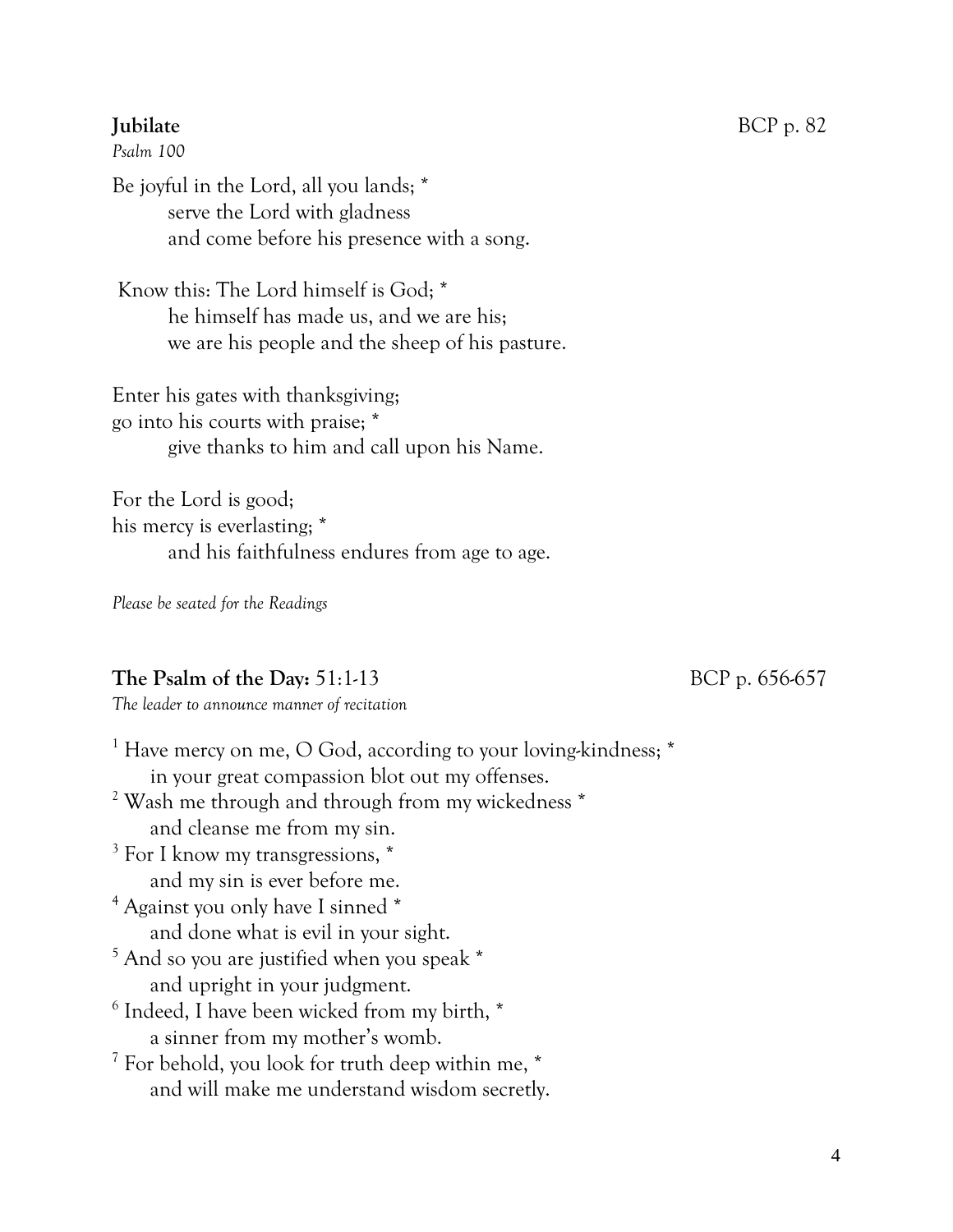<sup>8</sup> Purge me from my sin, and I shall be pure; \* wash me, and I shall be clean indeed. <sup>9</sup> Make me hear of joy and gladness,  $*$ that the body you have broken may rejoice.  $10$  Hide your face from my sins  $*$ and blot out all my iniquities. <sup>11</sup> Create in me a clean heart, O God,  $*$ and renew a right spirit within me.  $12$  Cast me not away from your presence  $*$ and take not your holy Spirit from me.  $13$  Give me the joy of your saving help again  $*$ and sustain me with your bountiful Spirit.

### **THE PROCLAMATION OF THE WORD**

**First Lesson:** 2 Samuel 11:26-12:13a

*The Reader reads the Old Testament Lesson* 

<sup>26</sup> When the wife of Uriah heard that her husband was dead, she made lamentation for him. <sup>27</sup>When the mourning was over, David sent and brought her to his house, and she became his wife, and bore him a son.

But the thing that David had done displeased the Lord, <sup>1</sup>and the Lord sent Nathan to David. He came to him, and said to him, 'There were two men in a certain city, one rich and the other poor. <sup>2</sup>The rich man had very many flocks and herds; <sup>3</sup>but the poor man had nothing but one little ewe lamb, which he had bought. He brought it up, and it grew up with him and with his children; it used to eat of his meagre fare, and drink from his cup, and lie in his bosom, and it was like a daughter to him. <sup>4</sup>Now there came a traveller to the rich man, and he was loath to take one of his own flock or herd to prepare for the wayfarer who had come to him, but he took the poor man's lamb, and prepared that for the guest who had come to him.' <sup>5</sup>Then David's anger was greatly kindled against the man. He said to Nathan, 'As the Lord lives, the man who has done this deserves to die; <sup>6</sup>he shall restore the lamb fourfold, because he did this thing, and because he had no pity.'

<sup>7</sup> Nathan said to David, 'You are the man! Thus says the Lord, the God of Israel: I anointed you king over Israel, and I rescued you from the hand of Saul; <sup>8</sup>I gave you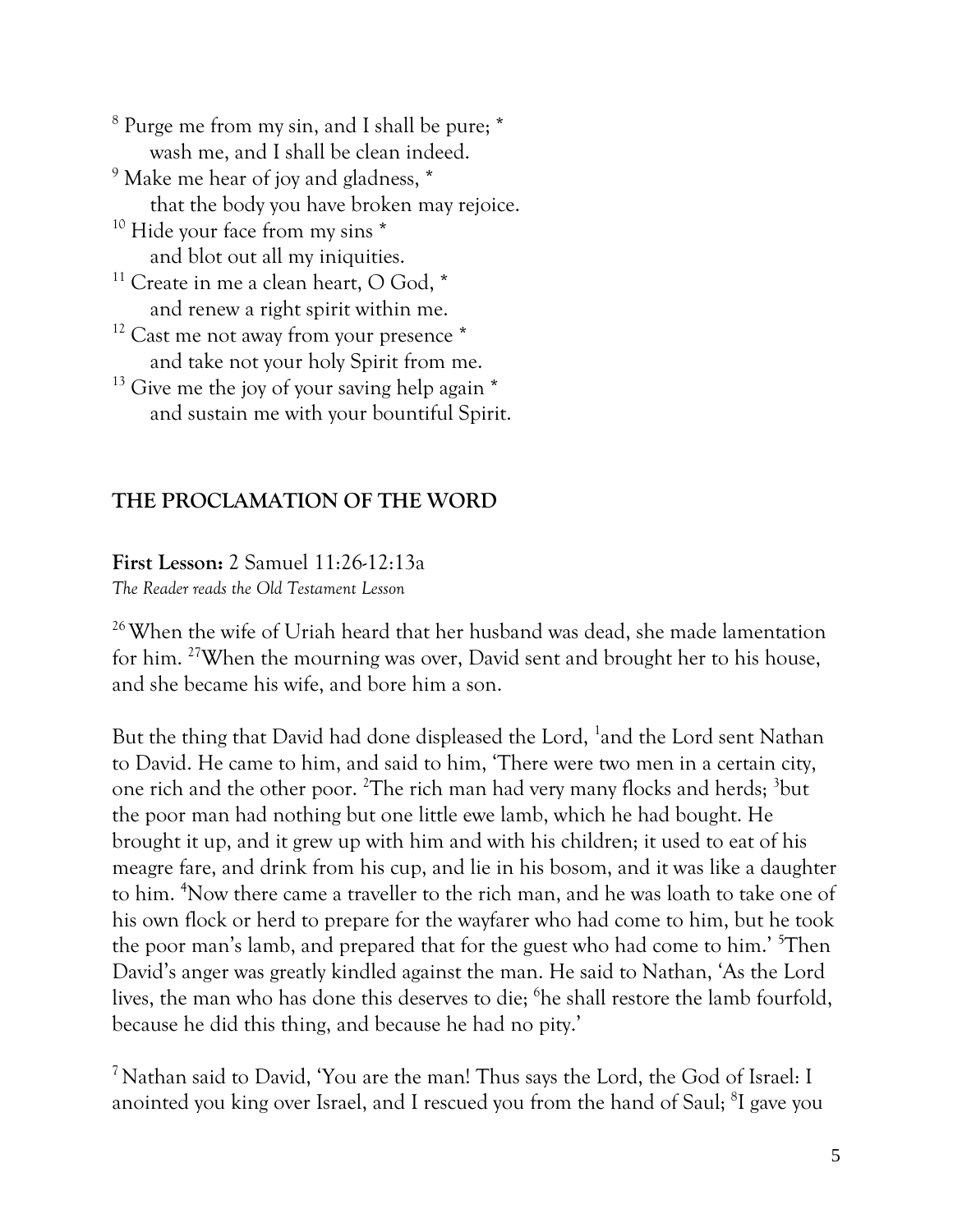your master's house, and your master's wives into your bosom, and gave you the house of Israel and of Judah; and if that had been too little, I would have added as much more. <sup>9</sup>Why have you despised the word of the Lord, to do what is evil in his sight? You have struck down Uriah the Hittite with the sword, and have taken his wife to be your wife, and have killed him with the sword of the Ammonites.  $^{10}$ Now therefore the sword shall never depart from your house, for you have despised me, and have taken the wife of Uriah the Hittite to be your wife. <sup>11</sup>Thus says the Lord: I will raise up trouble against you from within your own house; and I will take your wives before your eyes, and give them to your neighbour, and he shall lie with your wives in the sight of this very sun. <sup>12</sup>For you did it secretly; but I will do this thing before all Israel, and before the sun.' <sup>13</sup>David said to Nathan, 'I have sinned against the Lord.'

### **Antiguo Testamento:** 2 Samuel 11:26-12:13a

<sup>26</sup> Cuando la mujer de Urías supo que su marido había muerto, guardó luto por él; <sup>27</sup> pero después que pasó el luto, David mandó que la trajeran y la recibió en su palacio, la hizo su mujer y ella le dio un hijo. Pero al Señor no le agradó lo que David había hecho.

<sup>1</sup> El Señor envió al profeta Natán a ver a David. Cuando Natán se presentó ante él, le dijo: —En una ciudad había dos hombres. Uno era rico y el otro pobre. <sup>2</sup> El rico tenía gran cantidad de ovejas y vacas, <sup>3</sup> pero el pobre no tenía más que una ovejita que había comprado. Y él mismo la crió, y la ovejita creció en compañía suya y de sus hijos; comía de su misma comida, bebía en su mismo vaso y dormía en su pecho. ¡Aquel hombre la quería como a una hija! <sup>4</sup>Un día, un viajero llegó a visitar al hombre rico; pero éste no quiso tomar ninguna de sus ovejas o vacas para preparar comida a su visitante, sino que le quitó al hombre pobre su ovejita y la preparó para dársela al que había llegado. <sup>5</sup> David se enfureció mucho contra aquel hombre, y le dijo a Natán: —¡Te juro por Dios que quien ha hecho tal cosa merece la muerte! <sup>6</sup> ¡Y debe pagar cuatro veces el valor de la ovejita, porque actuó sin mostrar ninguna compasión!

<sup>7</sup> Entonces Natán le dijo: —¡Tú eres ese hombre! Y esto es lo que ha declarado el Señor, el Dios de Israel: "Yo te escogí como rey de Israel, y te libré del poder de Saúl; <sup>8</sup> te di el palacio y las mujeres de tu señor, y aun el reino de Israel y Judá. Por si esto fuera poco, te habría añadido muchas cosas más.  $^{9}$  ¿Por qué despreciaste mi palabra, e hiciste lo que no me agrada? Has asesinado a Urías el hitita, usando a los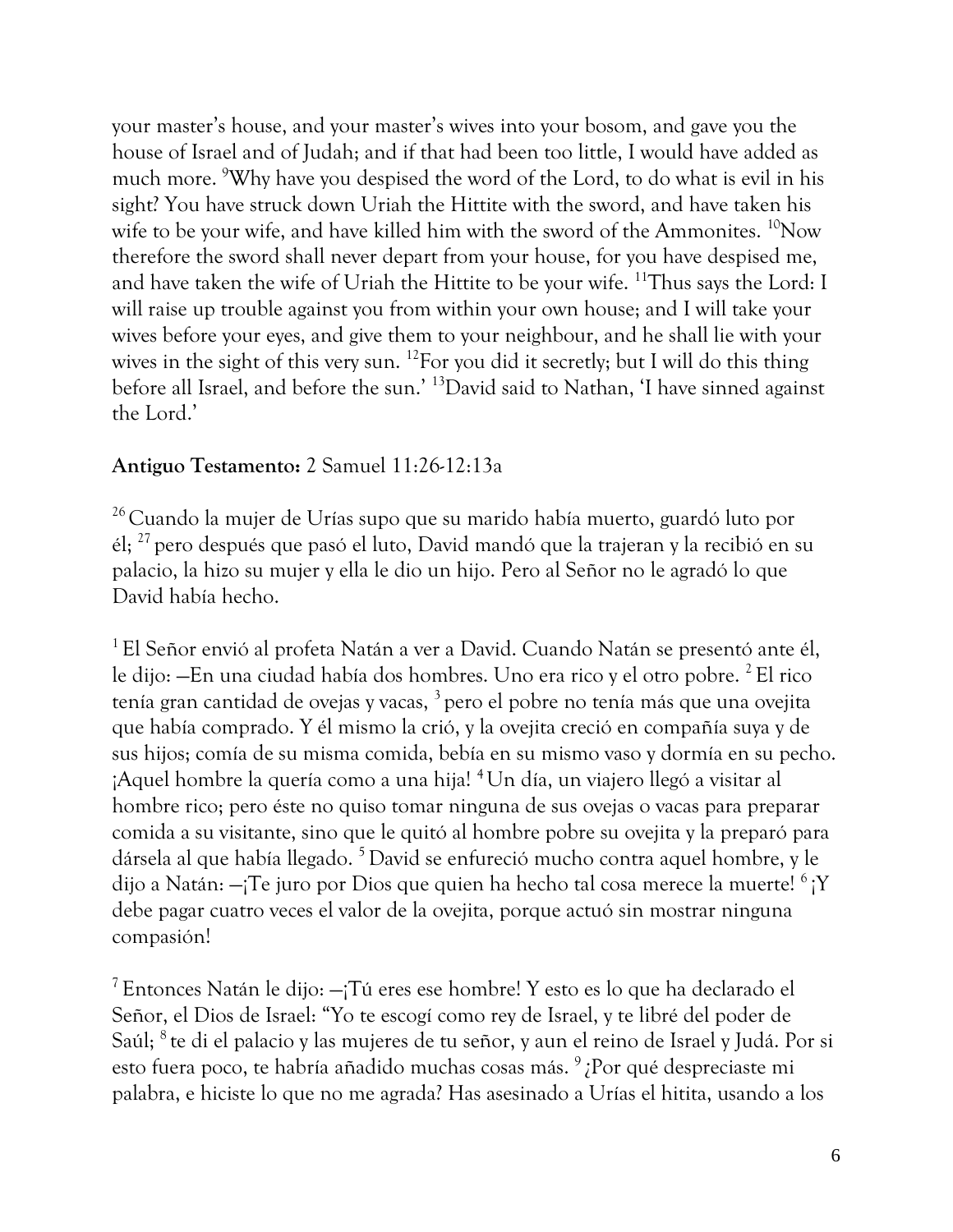amonitas para matarlo, y te has apoderado de su mujer. <sup>10</sup> Puesto que me has menospreciado al apoderarte de la esposa de Urías el hitita para hacerla tu mujer, jamás se apartará de tu casa la violencia. <sup>11</sup> Yo, el Señor, declaro: Voy a hacer que el mal contra ti surja de tu propia familia, y en tu propia cara tomaré a tus mujeres y se las entregaré a uno de tu familia, el cual se acostará con ellas a plena luz del sol. <sup>12</sup> Si tú has actuado en secreto, yo voy a actuar en presencia de todo Israel y a plena luz del sol."

<sup>13</sup> David admitió ante Natán: —He pecado contra el Señor.

*Reader:* Hear what the Spirit is saying to God's People. *Answer:* Thanks be to God

**Canticle 18** EOW p. 28-29

**A Song to the Lamb** *Dignus es Revelation 4:11; 5:9-10, 13*

Splendor and honor and royal power \* are yours by right, O God Most High, For you created everything that is, \* and by your will they were created and have their being; And yours by right, O Lamb that was slain, \* for with your blood you have redeemed for God, From every family, language, people, and nation, \* a royal priesthood to serve our God. And so, to the One who sits upon the throne, \* and to Christ the Lamb, Be worship and praise, dominion and splendor, \* for ever and for evermore.

*Officiant and People* Glory to the Father, and to the Son, and to the Holy Spirit: \* as it was in the beginning, is now, and will be for ever. Amen.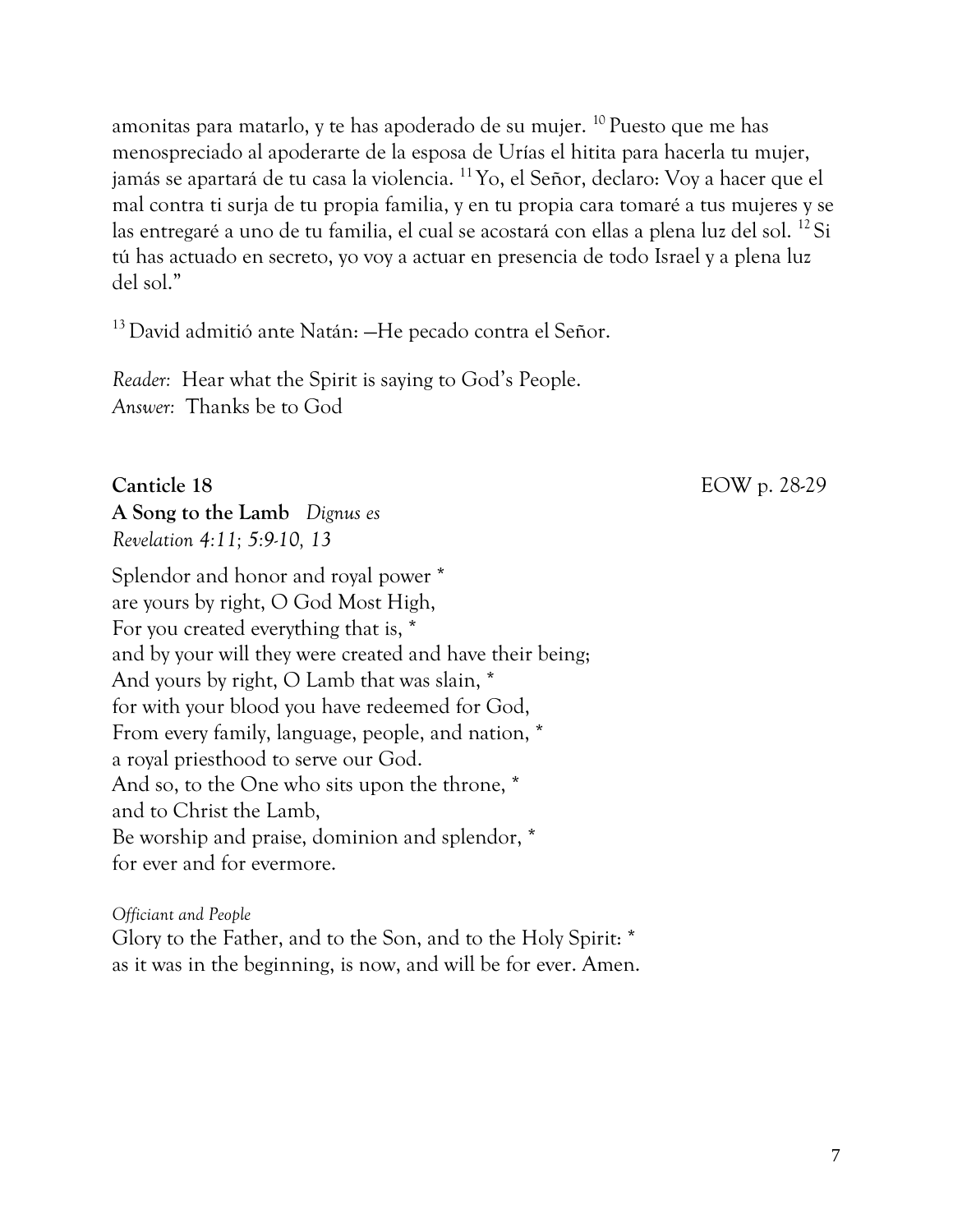**Second Lesson:** Ephesians 4:1-16 *The Reader reads the Epistle*

<sup>1</sup> I therefore, the prisoner in the Lord, beg you to lead a life worthy of the calling to which you have been called, <sup>2</sup>with all humility and gentleness, with patience, bearing with one another in love, <sup>3</sup>making every effort to maintain the unity of the Spirit in the bond of peace. <sup>4</sup>There is one body and one Spirit, just as you were called to the one hope of your calling, <sup>5</sup>one Lord, one faith, one baptism, <sup>6</sup>one God and Father of all, who is above all and through all and in all. <sup>7</sup> But each of us was given grace according to the measure of Christ's gift. <sup>8</sup>Therefore it is said,

'When he ascended on high he made captivity itself a captive; he gave gifts to his people.'

<sup>9</sup>(When it says, 'He ascended', what does it mean but that he had also descended into the lower parts of the earth? <sup>10</sup>He who descended is the same one who ascended far above all the heavens, so that he might fill all things.)  $11$ The gifts he gave were that some would be apostles, some prophets, some evangelists, some pastors and teachers, <sup>12</sup>to equip the saints for the work of ministry, for building up the body of Christ, <sup>13</sup>until all of us come to the unity of the faith and of the knowledge of the Son of God, to maturity, to the measure of the full stature of Christ. <sup>14</sup>We must no longer be children, tossed to and fro and blown about by every wind of doctrine, by people's trickery, by their craftiness in deceitful scheming. <sup>15</sup>But speaking the truth in love, we must grow up in every way into him who is the head, into Christ, <sup>16</sup>from whom the whole body, joined and knitted together by every ligament with which it is equipped, as each part is working properly, promotes the body's growth in building itself up in love.

### **Nuevo Testamento:** Efesios 4:1-16

<sup>1</sup> Por esto yo, que estoy preso por la causa del Señor, les ruego que se porten como deben hacerlo los que han sido llamados por Dios, como lo fueron ustedes. <sup>2</sup> Sean humildes y amables; tengan paciencia y sopórtense unos a otros con amor; <sup>3</sup> procuren mantener la unidad que proviene del Espíritu Santo, por medio de la paz que une a todos. <sup>4</sup> Hay un solo cuerpo y un solo Espíritu, así como Dios los ha llamado a una sola esperanza. <sup>5</sup> Hay un solo Señor, una sola fe, un solo bautismo; <sup>6</sup> hay un solo Dios y Padre de todos, que está sobre todos, actúa por medio de todos y está en todos. <sup>7</sup> Pero cada uno de nosotros ha recibido los dones que Cristo le ha querido dar. <sup>8</sup> Por eso, la Escritura dice: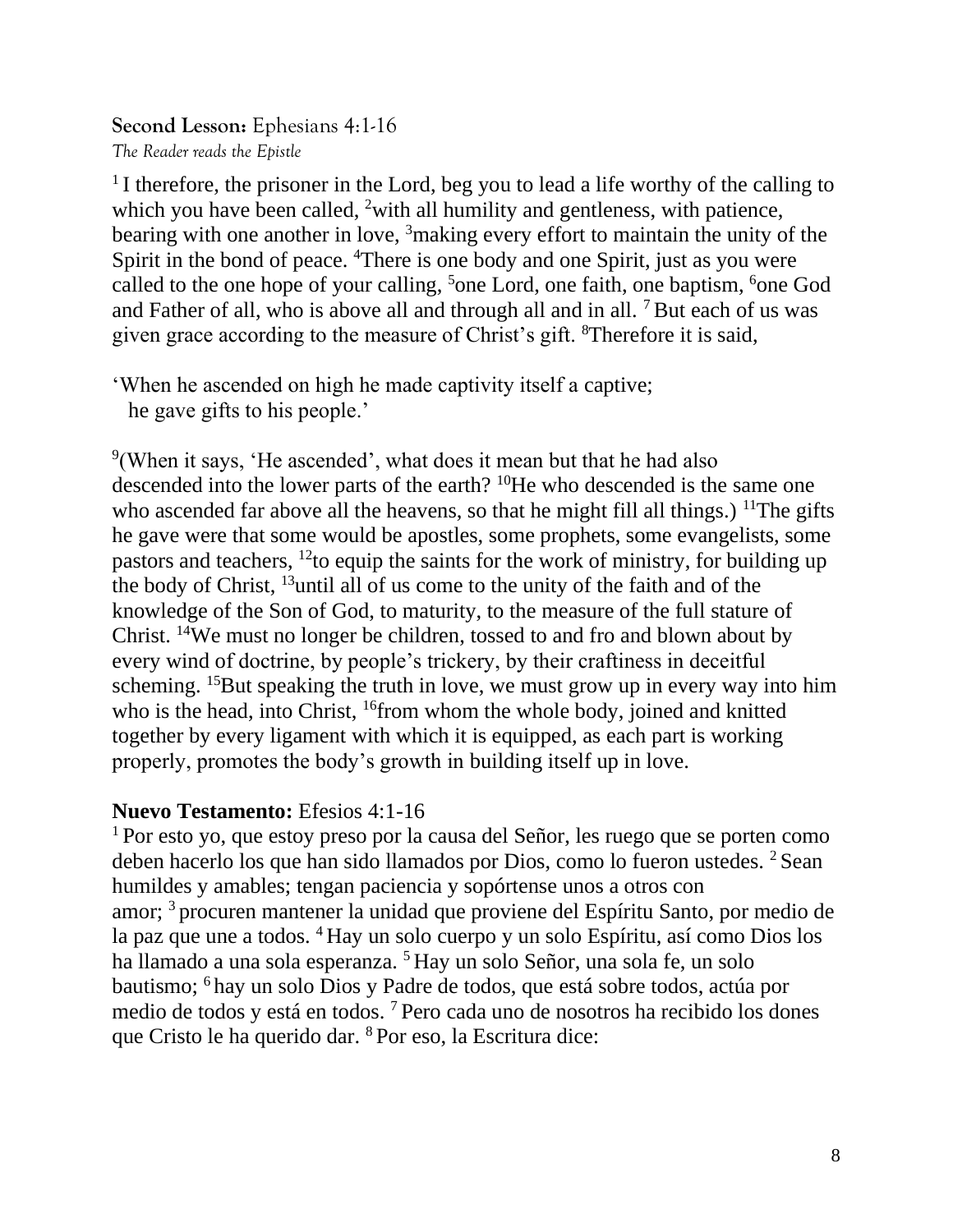«Subió al cielo llevando consigo a los cautivos, y dio dones a los hombres.»

 $9<sub>i</sub>$  Y qué quiere decir eso de que «subió»? Pues quiere decir que primero bajó a esta tierra. <sup>10</sup> Y el que bajó es el mismo que también subió a lo más alto del cielo, para llenarlo todo.  $^{11}$  Y él mismo concedió a unos ser apóstoles y a otros profetas, a otros anunciar el evangelio y a otros ser pastores y maestros. <sup>12</sup> Así preparó a los del pueblo santo para un trabajo de servicio, para la edificación del cuerpo de Cristo <sup>13</sup> hasta que todos lleguemos a estar unidos por la fe y el conocimiento del Hijo de Dios, y alcancemos la edad adulta, que corresponde a la plena madurez de Cristo. <sup>14</sup> Ya no seremos como niños, que cambian fácilmente de parecer y que son arrastrados por el viento de cualquier nueva enseñanza hasta dejarse engañar por gente astuta que anda por caminos equivocados. <sup>15</sup> Más bien, profesando la verdad en el amor, debemos crecer en todo hacia Cristo, que es la cabeza del cuerpo. <sup>16</sup> Y por Cristo el cuerpo entero se ajusta y se liga bien mediante la unión entre sí de todas sus partes; y cuando cada parte funciona bien, todo va creciendo y edificándose en amor.

*Reader:* Hear what the Spirit is saying to God's People. *Answer:* Thanks be to God

**A Song of God's Love**

*1 John 4:7-11*

**Canticle N** EOW p. 37-38

Beloved, let us love one another, \* for love is of God. Whoever does not love does not know God, \* for God is Love. In this the love of God was revealed among us, \* that God sent his only Son into the world, so that we might live through Jesus Christ. In this is love, not that we loved God but that God loved us \* and sent his Son that sins might be forgiven. Beloved, since God loved us so much, \* we ought also to love one another. For if we love one another, God abides in us, \* and God's love will be perfected in us.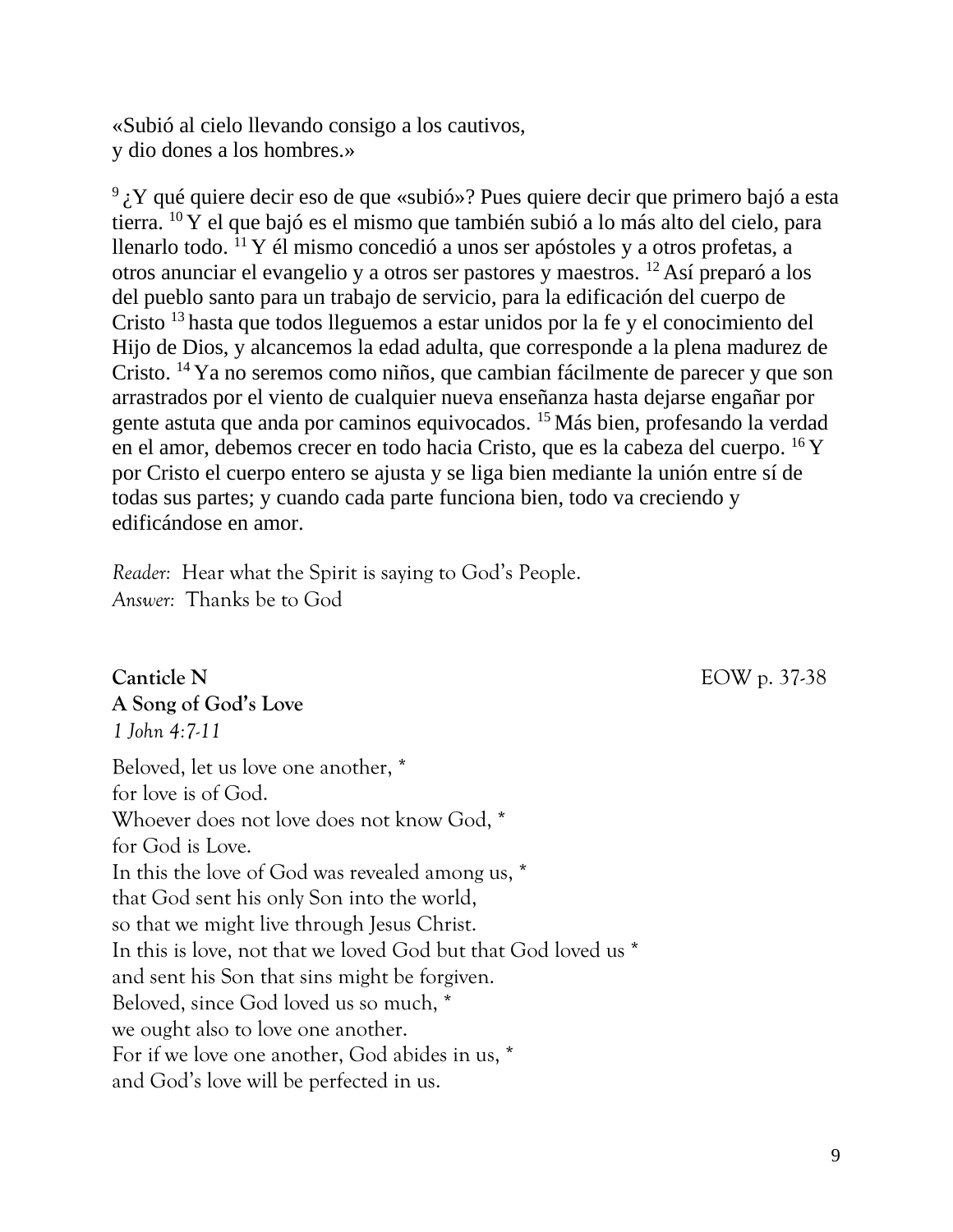*Officiant and People* Glory to the Father, and to the Son, and to the Holy Spirit: as it was in the beginning, is now, and will be for ever. Amen.

### **Gospel Lesson:** Mark 6:24-35

*The Reader reads a lesson from the Gospel of John*

<sup>24</sup>So when the crowd saw that neither Jesus nor his disciples were there, they themselves got into the boats and went to Capernaum looking for Jesus.

<sup>25</sup> When they found him on the other side of the lake, they said to him, 'Rabbi, when did you come here?' <sup>26</sup>Jesus answered them, 'Very truly, I tell you, you are looking for me, not because you saw signs, but because you ate your fill of the loaves. <sup>27</sup>Do not work for the food that perishes, but for the food that endures for eternal life, which the Son of Man will give you. For it is on him that God the Father has set his seal.' <sup>28</sup>Then they said to him, 'What must we do to perform the works of God?' <sup>29</sup>Jesus answered them, 'This is the work of God, that you believe in him whom he has sent.' <sup>30</sup>So they said to him, 'What sign are you going to give us then, so that we may see it and believe you? What work are you performing? <sup>31</sup>Our ancestors ate the manna in the wilderness; as it is written, "He gave them bread from heaven to eat." ' <sup>32</sup>Then Jesus said to them, 'Very truly, I tell you, it was not Moses who gave you the bread from heaven, but it is my Father who gives you the true bread from heaven. <sup>33</sup>For the bread of God is that which comes down from heaven and gives life to the world.' <sup>34</sup>They said to him, 'Sir, give us this bread always.'

<sup>35</sup> Jesus said to them, 'I am the bread of life. Whoever comes to me will never be hungry, and whoever believes in me will never be thirsty.

### **El Evangelio:** Juan 6:24-35

 $^{24}$ Así que, al ver que ni Jesús ni sus discípulos estaban allí, la gente subió también a las barcas y se dirigió a Cafarnaúm, a buscarlo.

 $^{25}$  Al llegar ellos al otro lado del lago, encontraron a Jesús y le preguntaron:  $-$ Maestro, ¿cuándo viniste acá? <sup>26</sup> Jesús les dijo: —Les aseguro que ustedes me buscan porque comieron hasta llenarse, y no porque hayan entendido las señales milagrosas. <sup>27</sup> No trabajen por la comida que se acaba, sino por la comida que permanece y que les da vida eterna. Ésta es la comida que les dará el Hijo del hombre, porque Dios, el Padre, ha puesto su sello en él.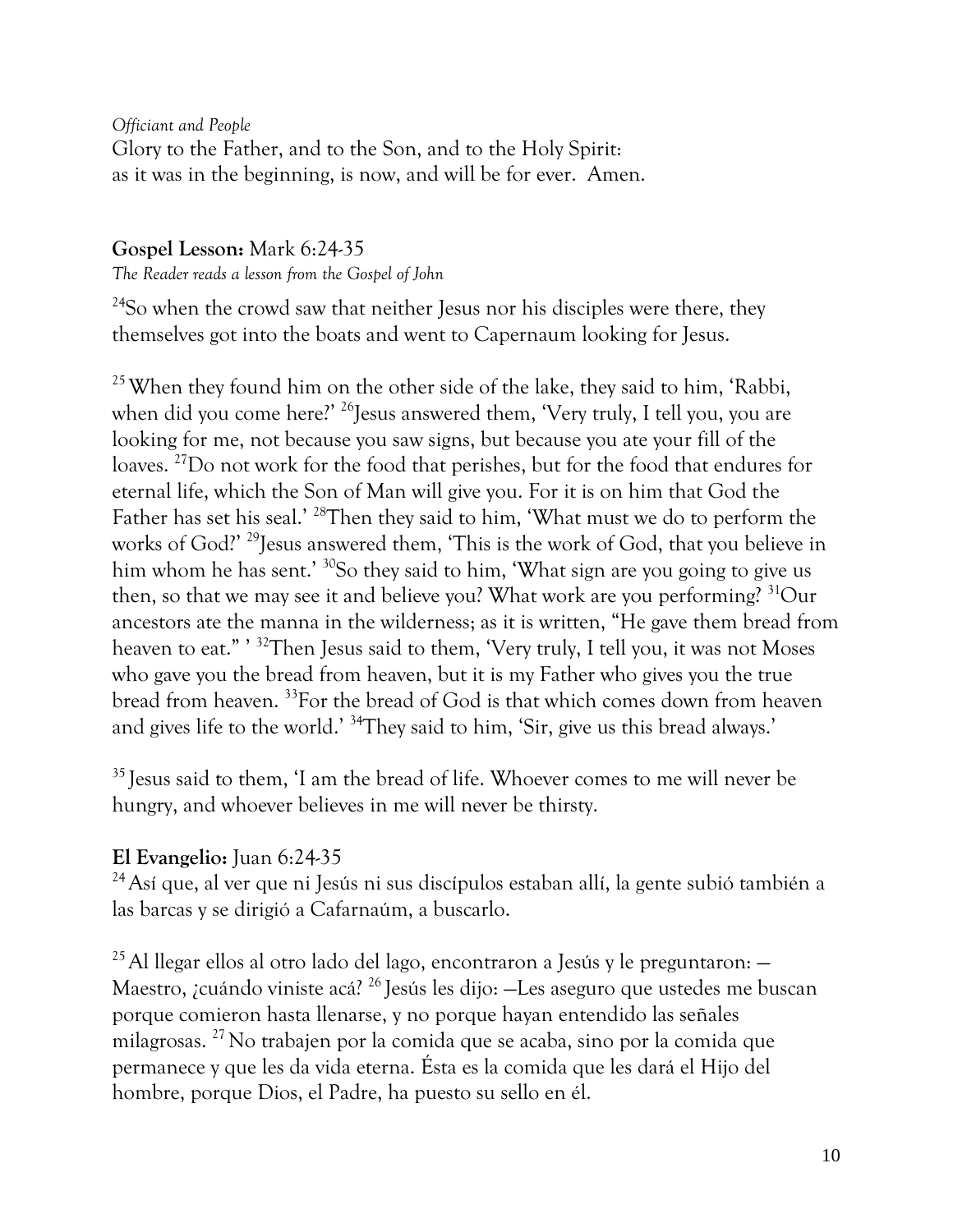<sup>28</sup> Le preguntaron:  $-j$ Qué debemos hacer para realizar las obras que Dios quiere que hagamos? <sup>29</sup> Jesús les contestó: —La única obra que Dios quiere es que crean en aquel que él ha enviado. <sup>30</sup> Le preguntaron entonces: —¿Qué señal puedes darnos, para que al verla te creamos? ¿Cuáles son tus obras? <sup>31</sup> Nuestros antepasados comieron el maná en el desierto, como dice la Escritura: "Les dio a comer pan del cielo." <sup>32</sup> Jesús les contestó: —Les aseguro que no fue Moisés quien les dio a ustedes el pan del cielo, sino que mi Padre es quien les da el verdadero pan del cielo. <sup>33</sup> Porque el pan que Dios da es el que ha bajado del cielo y da vida al mundo. <sup>34</sup> Ellos le pidieron: — Señor, danos siempre ese pan.

 $35$  Y Jesús les dijo:  $-$ Yo soy el pan que da vida. El que viene a mí, nunca tendrá hambre; y el que cree en mí, nunca tendrá sed.

*Reader:* Hear what the Spirit is saying to God's People. *Answer:* Thanks be to God

**SERMON -** *Today's sermon, entitled "Food That Endures" has been prepared by The Right Reverend Frank S. Logue, the Bishop of Georgia. This originally ran August 5, 2012. This is taken from the Episcopal Church resource "Sermons That Work"*

### **THE CREED AND THE PRAYERS**

### **The Apostles' Creed** BCP p. 96

*Officiant and People together say, all standing*  I believe in God, the Father almighty, creator of heaven and earth. I believe in Jesus Christ, his only Son, our Lord, He was conceived by the power of the Holy Spirit and born of the Virgin Mary. He suffered under Pontius Pilate, was crucified, died, and was buried. He descended to the dead. On the third day he rose again, He ascended into heaven, and is seated at the right hand of the Father. He will come again to judge the living and the dead.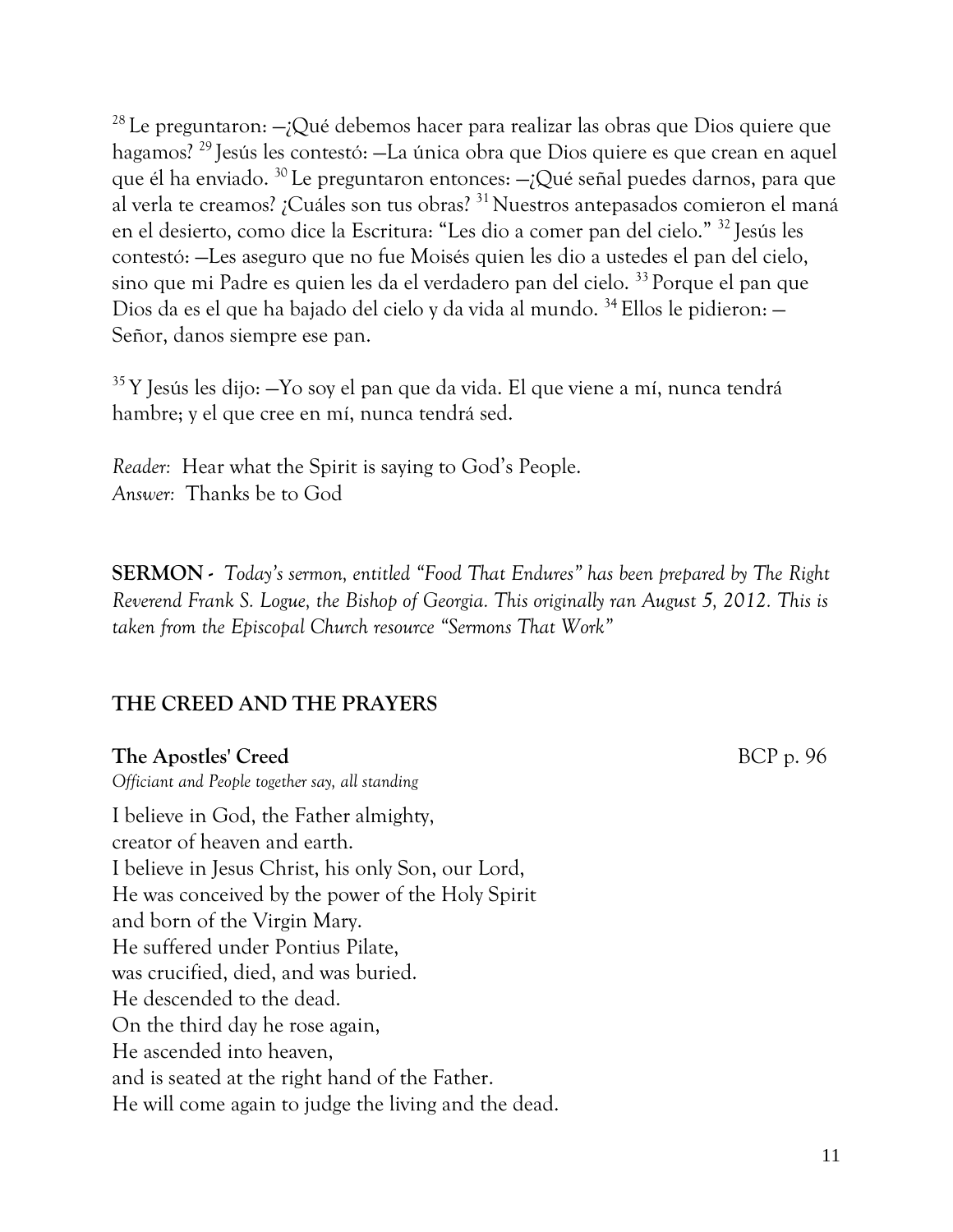I believe in the Holy Spirit, the holy catholic Church, the communion of saints, the forgiveness of sins, the resurrection of the body, and the life everlasting. Amen.

### **The Lord's Prayer** BCP. p. 97

*The people stand or kneel*

*Officiant and People*  Our Father in heaven, hallowed be your Name, your kingdom come, your will be done, on earth as in heaven. Give us today our daily bread. Forgive us our sins as we forgive those who sin against us.

Save us from the time of trial, And deliver us from evil. For the kingdom, the power, And the glory are yours, Now and for ever. Amen.

### **Suffrage A** BCP p. 97

- V. Show us your mercy, O Lord;
- R. And grant us your salvation.
- V. Clothe your ministers with righteousness;
- R. Let your people sing with joy.
- V. Give peace, O Lord, in all the world;
- R. For only in you can we live in safety.
- V. Lord, keep this nation under your care;
- R. And guide us in the way of justice and truth.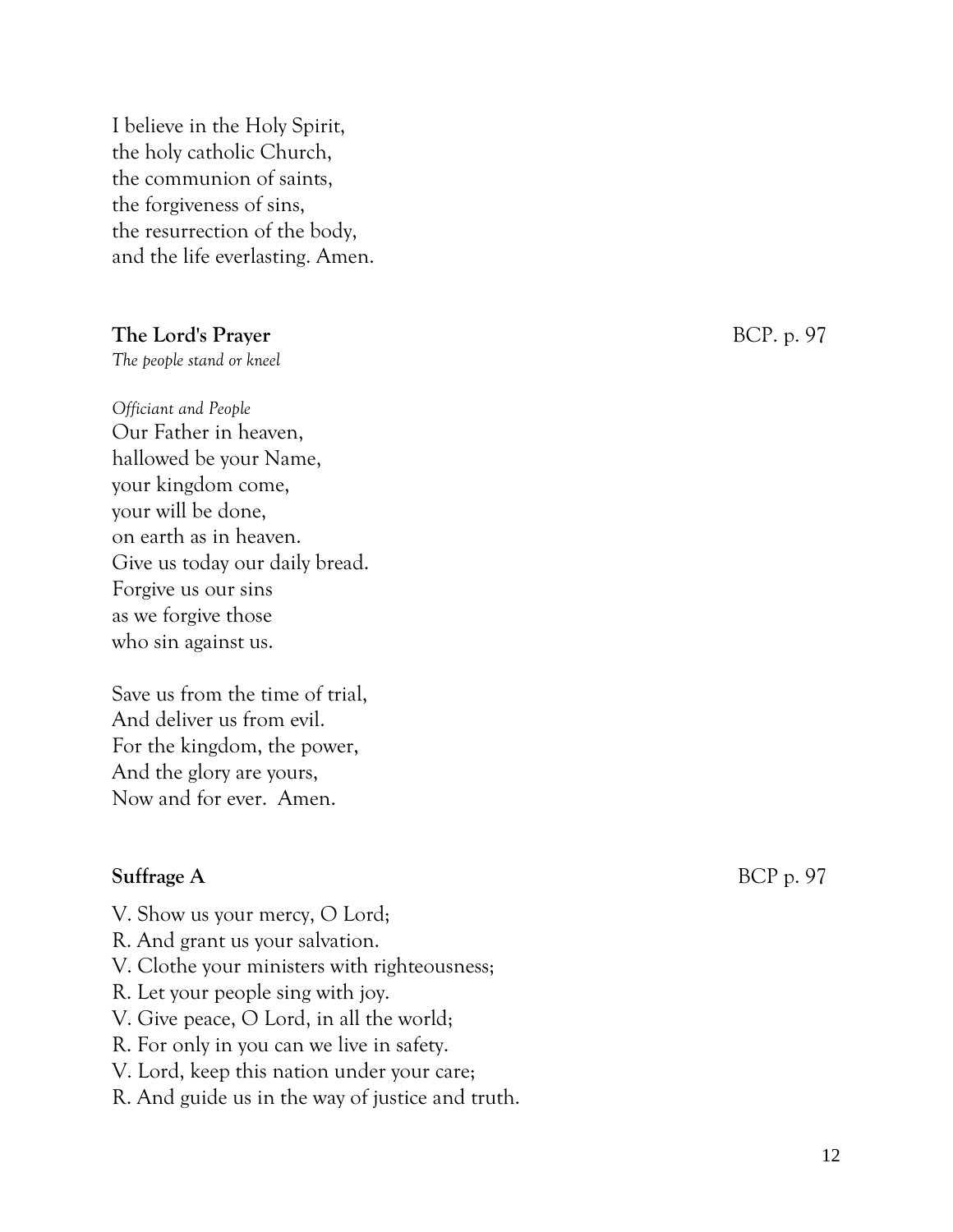- V. Let your way be known upon earth;
- R. Your saving health among all nations.
- V. Let not the needy, O Lord, be forgotten;
- R. Nor the hope of the poor be taken away.
- V. Create in us clean hearts, O God;
- R. And sustain us with your Holy Spirit.

*The Officiant then says the following Collects*

### **The Collect of the Day** (*in unison)*

Let your continual mercy, O Lord, cleanse and defend your Church; and, because it cannot continue in safety without your help, protect and govern it always by your goodness; through Jesus Christ our Lord, who lives and reigns with you and the Holy Spirit, one God, for ever and ever. Amen.

### **The Diocesan Collect** *(in unison)*

Gracious God, through the movement of your Holy Spirit, strengthen us here at St. Paul's by-the-Sea and in the Diocese of Easton as an inviting and welcoming people; receive our worship, nurture our life in Christ that we may evermore faithfully serve all your people, both near and far; this we pray through Jesus Christ our Lord. Amen*.*

### **The Prayers of the People Form III** BCP p. 387

*The Leader and People pray responsively*

Father, we pray for your holy Catholic Church; *That we all may be one.*

Grant that every member of the Church may truly and humbly serve you;

Diocesan Cycle of Prayer: We give thanks for all who serve on diocesan committees and ministries supporting Christ's mission in the world. We give thanks for the lay persons of our 40 parishes and missions in the Diocese of Easton, and pray for God's continued guidance of their wardens, vestry members, and all congregational leaders.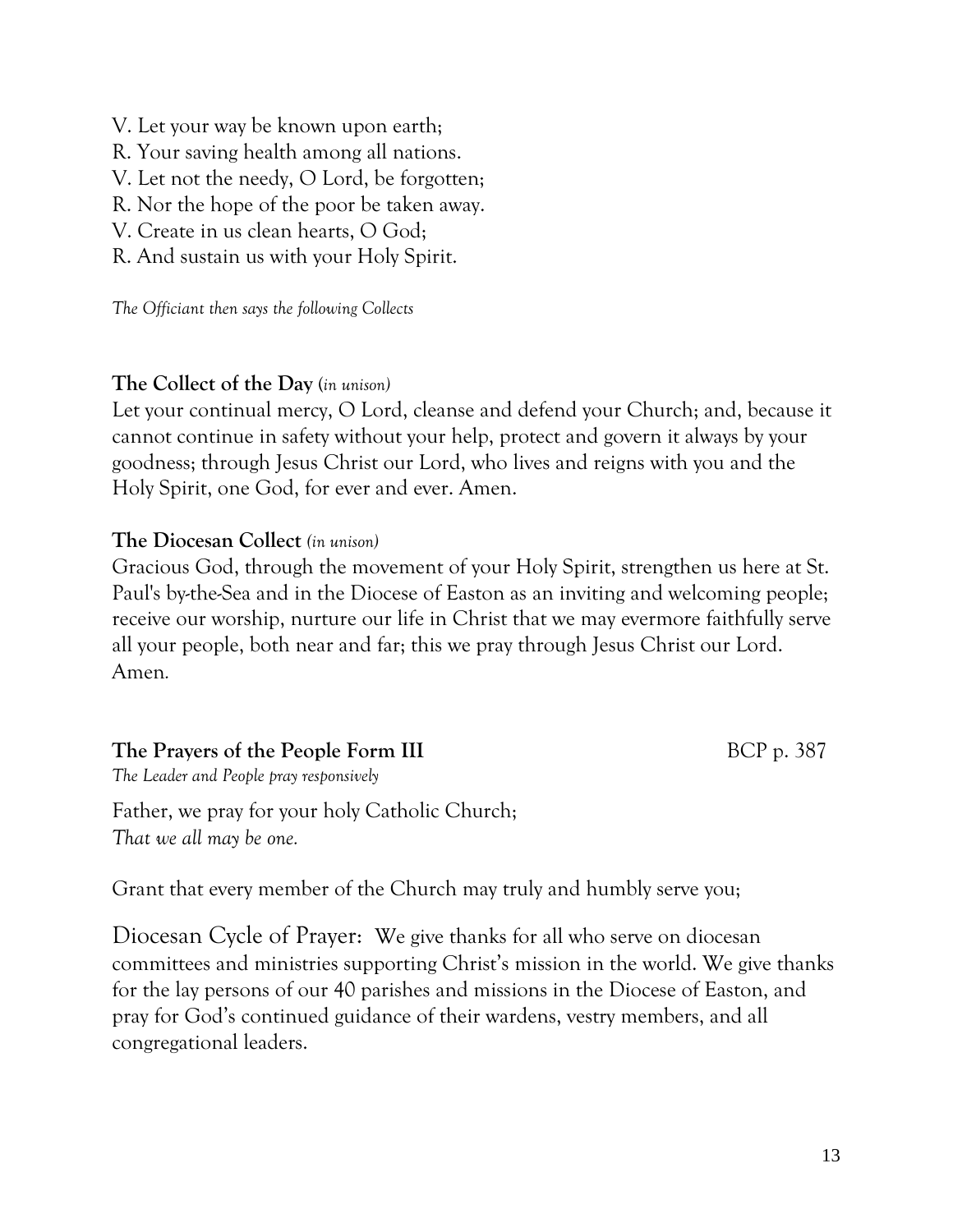Local Faith Communities Prayer Cycle: Stevenson Presbyterian Church, Berlin *That your Name may be glorified by all people.*

We pray for Santosh, our Bishop and all bishops, priests, and deacons; *That they may be faithful ministers of your Word and Sacraments.*

We pray for all who govern and hold authority in the nations of the world; *That there may be justice and peace on the earth.*

Give us grace to do your will in all that we undertake; *That our works may find favor in your sight.*

Have compassion on those who suffer from any grief or trouble, especially those on our prayer list;

*That they may be delivered from their distress.*

Give to the departed eternal rest; *Let light perpetual shine upon them.*

We praise you for your saints who have entered into joy; *May we also come to share in your heavenly kingdom.*

Let us pray for our own needs and those of others. *Silence*

We pray for those celebrating birthdays this week, especially Bruce Young, and those celebrating anniversaries.

*The Bishop has asked that we pray the following two prayers:*

### **The Prayer for Peace** BCP p. 815

Eternal God, in whose perfect kingdom no sword is drawn but the sword of righteousness, no strength known but the strength of love: So mightily spread abroad your Spirit, that all peoples may be gathered under the banner of the Prince of Peace, as children of one Father; to whom be dominion and glory, now and for ever. *Amen.*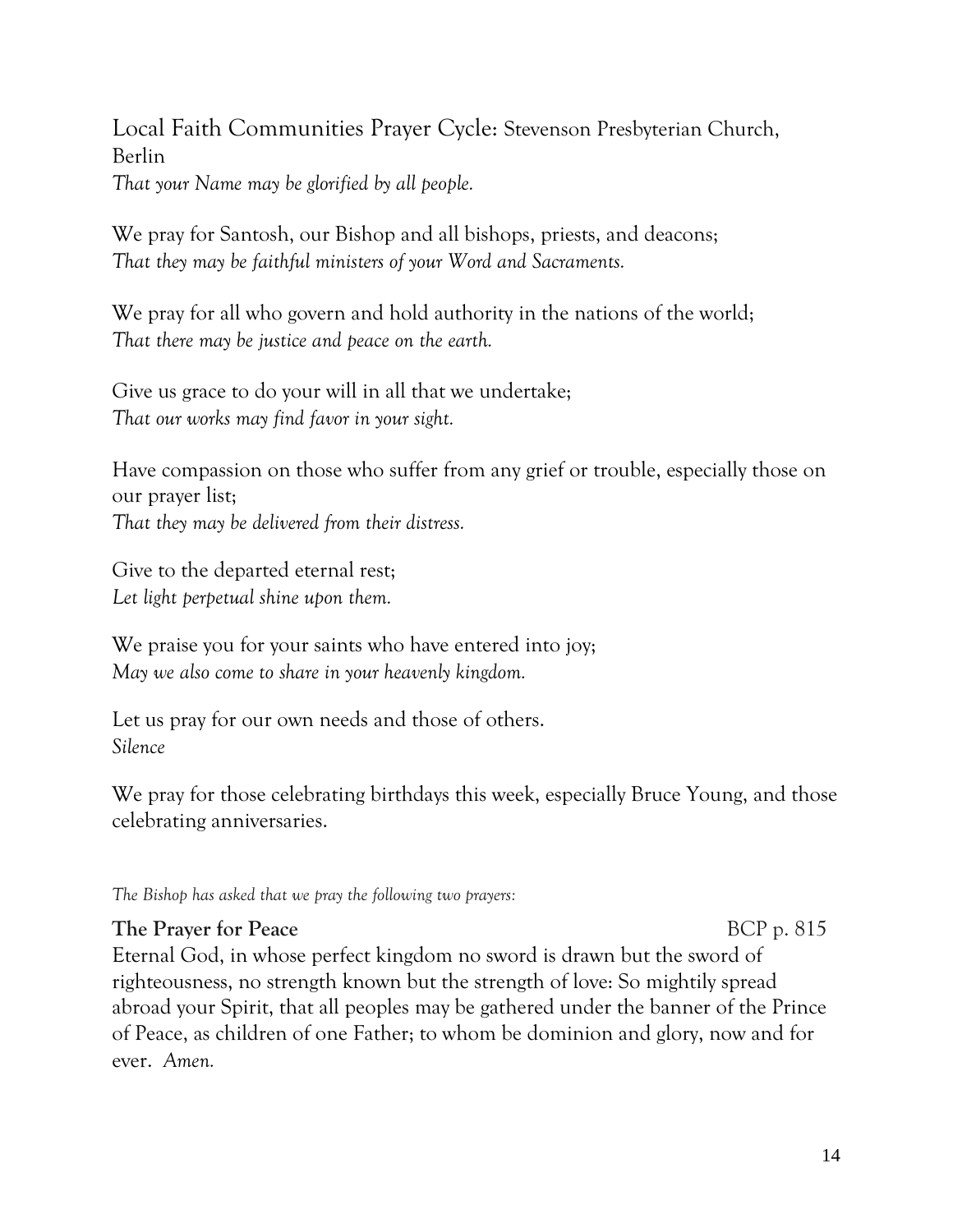### **The Prayer for the Human Family** BCP p. 815

O God, you made us in your own image and redeemed us through Jesus your Son: Look with compassion on the whole human family; take away the arrogance and hatred which infect our hearts; break down the walls that separate us; unite us in bonds of love; and work through our struggle and confusion to accomplish your purposes on earth; that, in your good time, all nations and races may serve you in harmony around your heavenly throne; through Jesus Christ our Lord. *Amen.*

We ask God to heal us, to show us the way to healing, to show us the way to be one nation under God, indivisible, with liberty and justice for all.

### **A** Prayer for Mission BCP p.100

Almighty and everlasting God, by whose Spirit the whole body of your faithful people is governed and sanctified: Receive our supplications and prayers which we offer before you for all members of your holy Church, that in their vocation and ministry they may truly and devoutly serve you; through our Lord and Savior Jesus Christ. *Amen.*

1 Singing songs of expectation, onward goes the pilgrim band, through the night of doubt and sorrow, marching to the promised land. Clear before us through the darkness gleams and burns the guiding light: trusting God we march together stepping fearless through the night.

2 One the light of God's own presence, o'er his ransomed people shed, chasing far the gloom and terror, brightening all the path we tread: one the object of our journey, one the faith which never tires, one the earnest looking forward, one the hope our God inspires.

**Hymnal** 527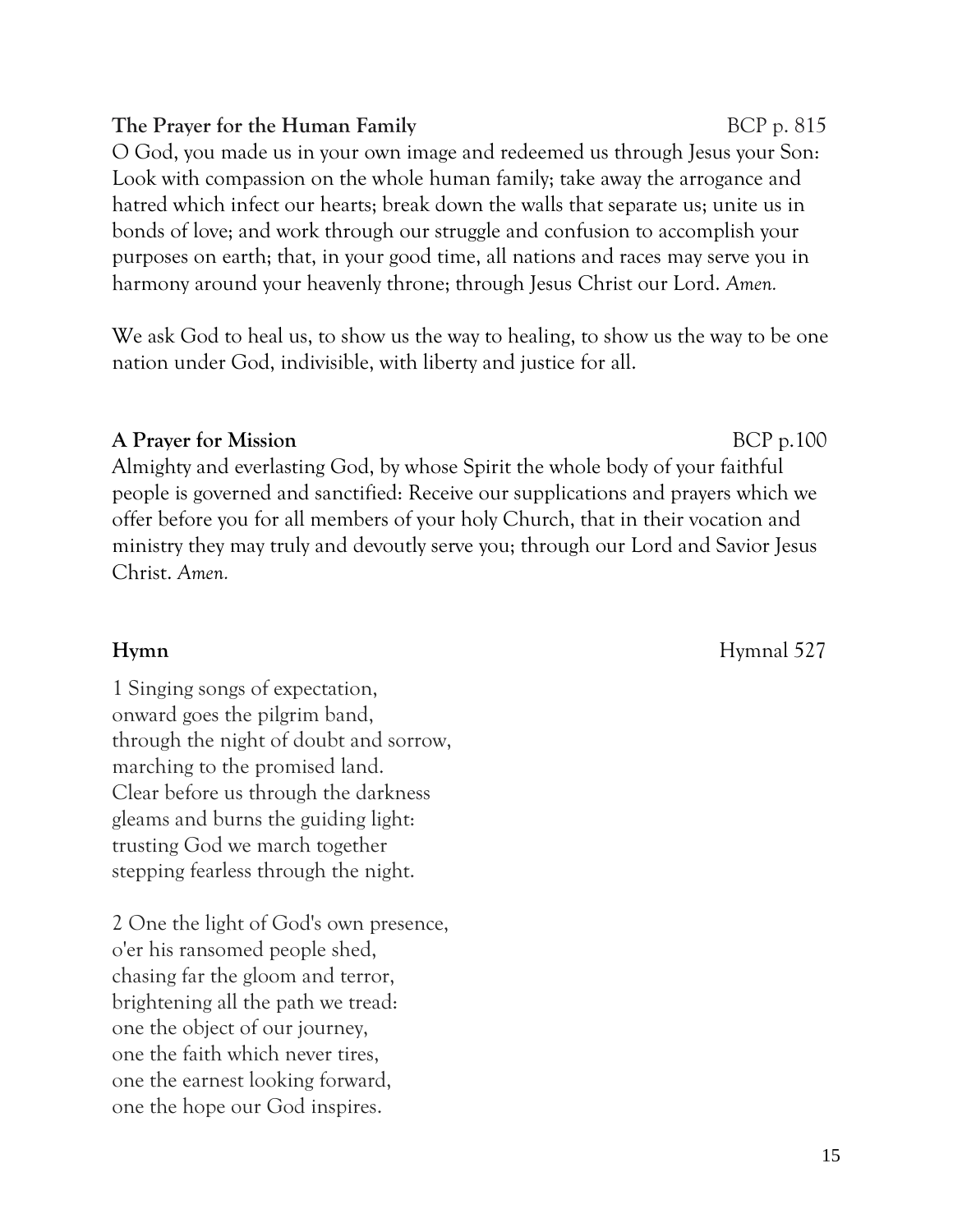3 One the strain the lips of thousands lift as from the heart of one; one the conflict, one the peril, one the march in God begun: one the gladness of rejoicing on the far eternal shore, where the one almighty Father reigns in love for evermore.

### **ANNOUNCEMENTS & OFFERING**

### **The General Thanksgiving The General Thanksgiving SECP** p. 101

*Officiant and People*

Almighty God, Father of all mercies, we your unworthy servants give you humble thanks for all your goodness and loving-kindness to us and to all whom you have made. We bless you for our creation, preservation, and all the blessings of this life; but above all for your immeasurable love in the redemption of the world by our Lord Jesus Christ; for the means of grace, and for the hope of glory. And, we pray, give us such an awareness of your mercies, that with truly thankful hearts we may show forth your praise, not only with our lips, but in our lives, by giving up our selves to your service, and by walking before you in holiness and righteousness all our days; through Jesus Christ our Lord, to whom, with you and the Holy Spirit, be honor and glory throughout all ages. *Amen.*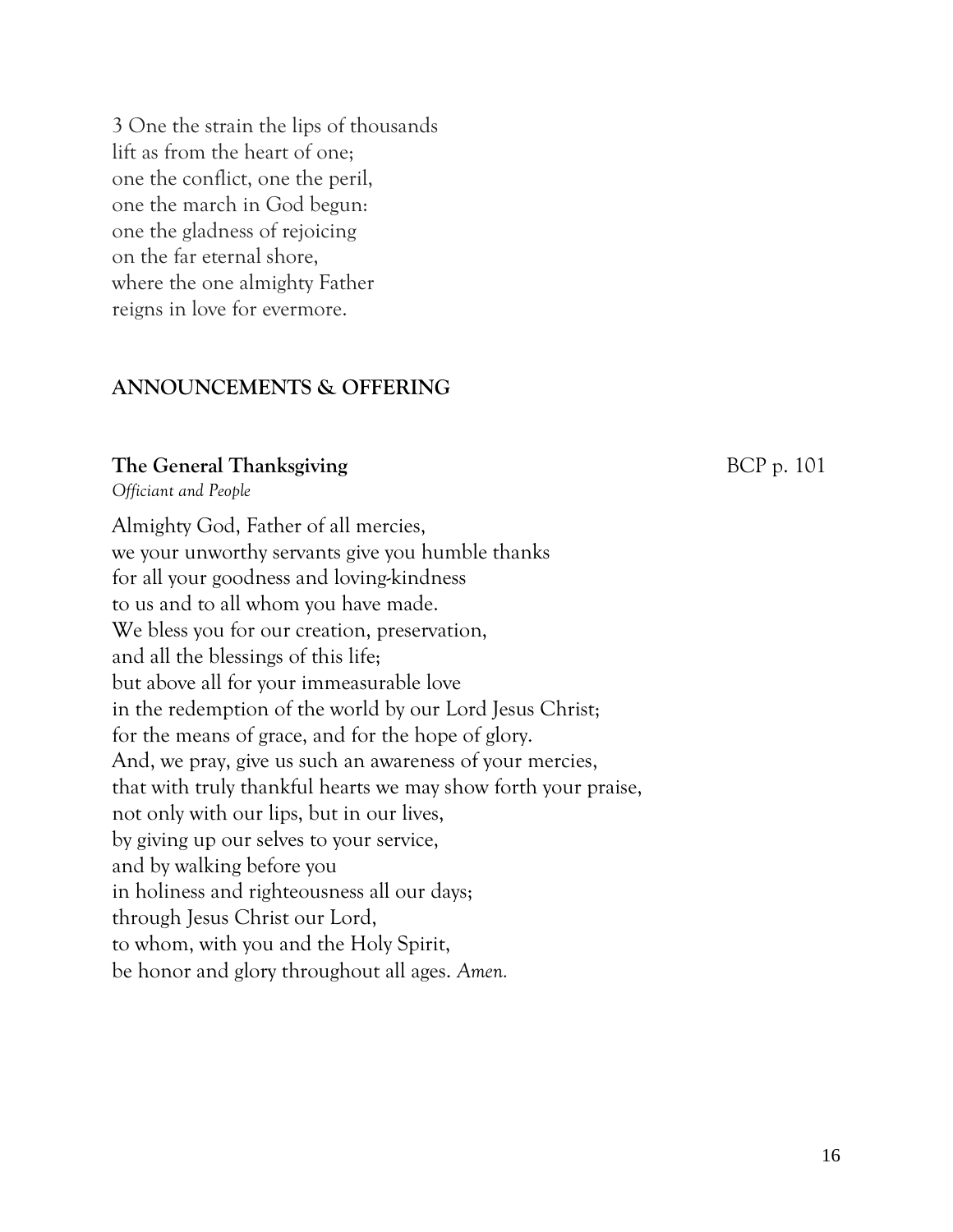### **A Prayer of St. Chrysostom** BCP p. 102

Almighty God, you have given us grace at this time with one accord to make our common supplication to you; and you have promised through your well-beloved Son that when two or three are gathered together in his Name you will be in the midst of them: Fulfill now, O Lord, our desires and petitions as may be best for us; granting us in this world knowledge of your truth, and in the age to come life everlasting. *Amen.*

*Then may be said Officiant:* Let us bless the Lord. *People:* Thanks be to God.

### **Closing Hymn** Hymnal 690

1 Guide me, O thou great Jehovah, pilgrim through this barren land; I am weak, but thou art mighty; hold me with thy powerful hand; bread of heaven, bread of heaven, feed me now and evermore, feed me now and evermore.

2 Open now the crystal fountain, whence the healing stream doth flow; let the fire and cloudy pillar lead me all my journey through; strong deliverer, strong deliverer. be thou still my strength and shield, be thou still my strength and shield.

3 When I tread the verge of Jordan, bid my anxious fears subside; death of death, and hell's destruction, land me safe on Canaan's side; songs of praises, songs of praises, I will ever give to thee, I will ever give to thee.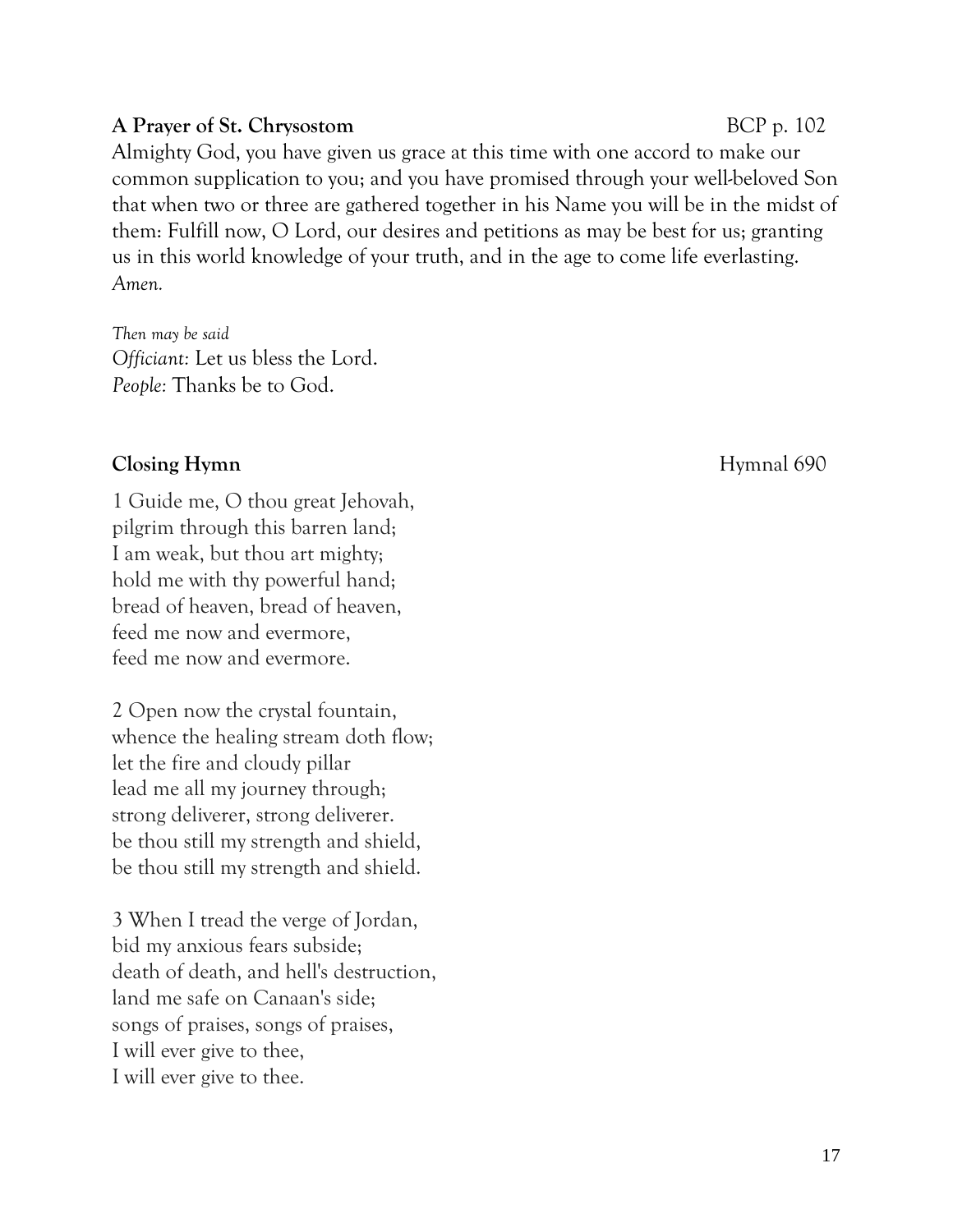### **DISMISSAL**

*Officiant*

"Life is short. We don't have much time to gladden the hearts of those who walk this way with us. So, be swift to love and make haste to be kind." ― Henri-Frédéric Amiel

### *Officiant*

May the God of hope fill us with all joy and peace in believing through the power of the Holy Spirit**.** *Amen.**Romans 15:13*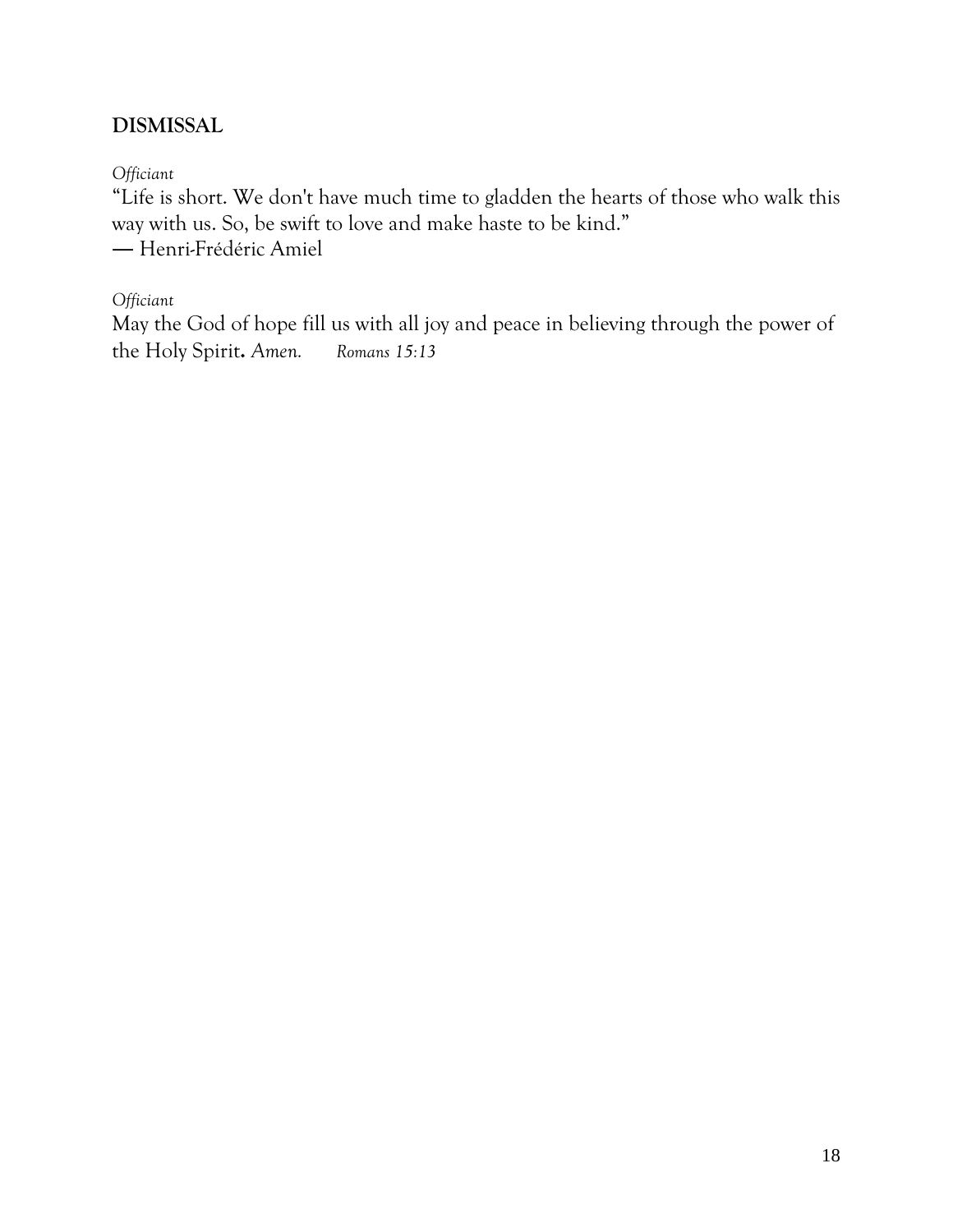# **Welcome to St. Paul's by-the-Sea Episcopal Church**

# **Prayer List**

Beverly Cooper, Robbie Whittington Joyce, Cathy, Shelton Watson, David Rouch, Danny Haberman, Joan Leatherwood, Christopher, Rachel Lee, Cindy Dreslin, Kyle Harmon, Shirley Connor, Nancy Turnbull, Joe Walcott, Jan West, Scott Burke, Jose Cabrera, Deborah Gooch, Jan Richardson, Joan Kamorowski, Melissa Martin, Ryan Fischer, Hannah Wolf, Julia Rayfield, Debbie Simpkins, Ember Poppiti, Max Long, Cary, Cathy & Mark Baxley, Katlyn, Mary Scott, Etta, Chris Lynch, Tom Stearns, David Warren, Aunua, Letty Trimper Hurst, Ann Smith, Ann Plowman, Matt Leszcz & family, Kenneth Rudia, Catherin Hatfield, Rev. Penny Morrow, James Miller, Fr. Joe Rushton, Connie Mayers, Doug Dryden, Brian Friedman, Grace, Fr. Ron Knapp, Delores Rothermel, Ronnie Skinner

# **This Week We Pray For ...**

Diocesan Cycle of Prayer: We give thanks for all who serve on diocesan committees and ministries supporting Christ's mission in the world. We give thanks for the lay persons of our 40 parishes and missions in the Diocese of Easton, and pray for God's continued guidance of their wardens, vestry members, and all congregational leaders.

Local Faith Communities Prayer Cycle: Stevenson Presbyterian Church, Berlin

Birthdays: Bruce Young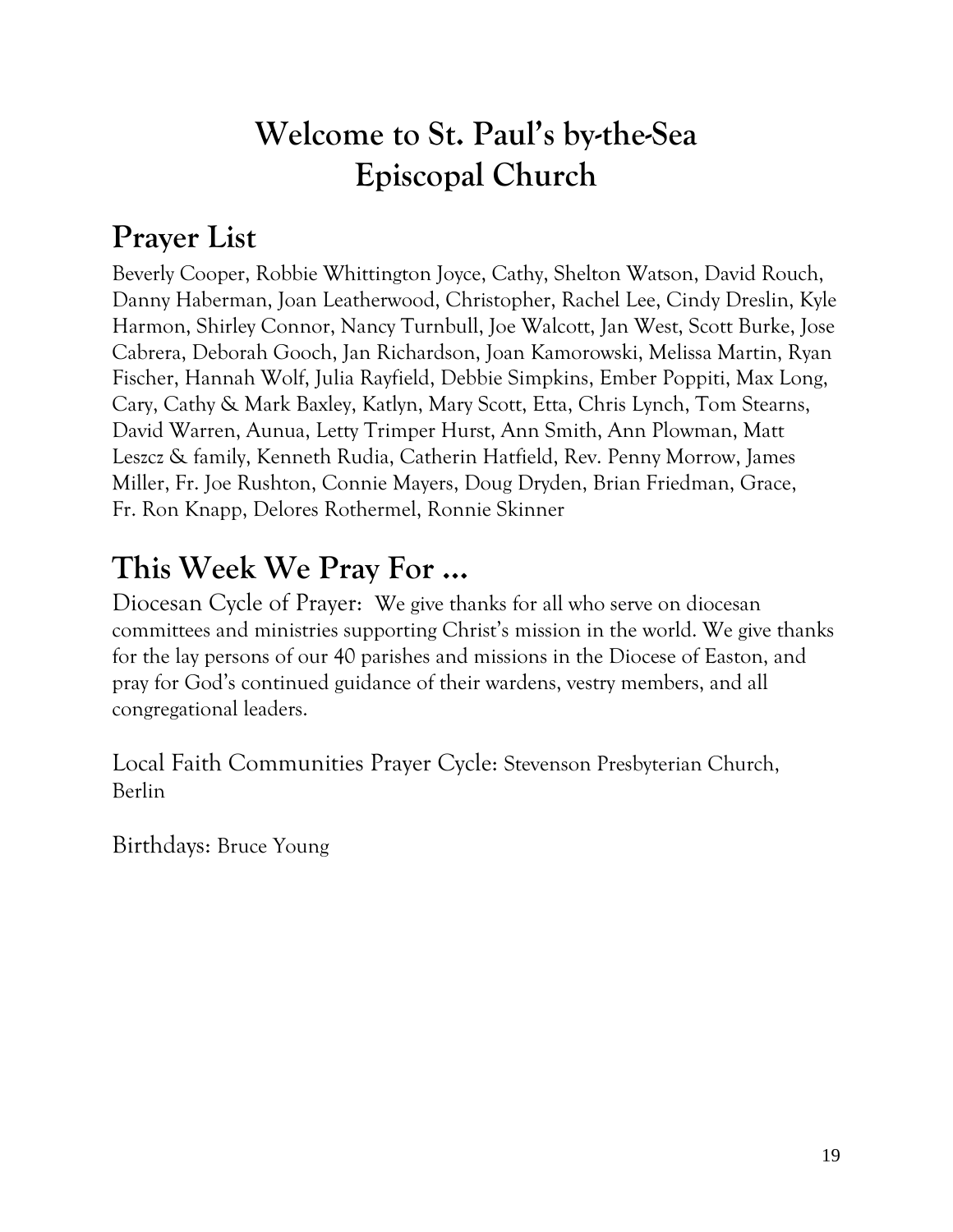# August 1st, 2021 – August 28th, 2021

| <b>Sun</b>                                                                                                                                                                                                                                            | <b>Mon</b>                                   | <b>Tue</b>      | <b>Wed</b>              | <b>Thu</b>   | <b>Fri</b>       | <b>Sat</b>     |
|-------------------------------------------------------------------------------------------------------------------------------------------------------------------------------------------------------------------------------------------------------|----------------------------------------------|-----------------|-------------------------|--------------|------------------|----------------|
| August I<br><b>X</b> Pentecost<br>10 am<br>Morning Prayer<br>In-Person &<br>Facebook                                                                                                                                                                  | $\overline{2}$                               | 3               | $\overline{\mathbf{4}}$ | 5            | $\boldsymbol{6}$ | $\overline{7}$ |
| August 8<br><b>XI Pentecost</b><br>10 am                                                                                                                                                                                                              | 9                                            | $\overline{10}$ | $\mathbf{H}$            | 12           | 13               | 4              |
|                                                                                                                                                                                                                                                       | White Marlin Open                            |                 |                         |              |                  |                |
| Morning Prayer<br>In-Person &<br>Facebook<br>Ocean Cluster<br><b>Annual Picnic</b><br>4:30pm Stephen<br>Decatur Park,<br><b>Berlin</b><br>August 15<br><b>XII Pentecost</b><br>10 am<br>Holy Eucharist<br>w/ Rev. Dan Meck<br>In-Person &<br>Facebook | Vestry Mtg.<br>5:30pm at the<br>Church<br>16 | 17              | 8                       | 9            | 20               | 21             |
| August 22<br><b>XIII Pentecost</b>                                                                                                                                                                                                                    | 23                                           | 24              | 25                      | 26           | 27               | 28             |
| 10 am<br>Holy Eucharist<br>w/ Rev. Frieda<br>Malcolm<br>In-Person &<br>Facebook                                                                                                                                                                       |                                              |                 |                         | OC Jeep Week |                  |                |

**Shepherds Crook** is open on Mondays, Tuesdays, Thursdays and Saturdays in DeWees Hall from 10am to Noon, serving free dry food goods. On Saturdays the NOEL Community will provide free carry out lunches.